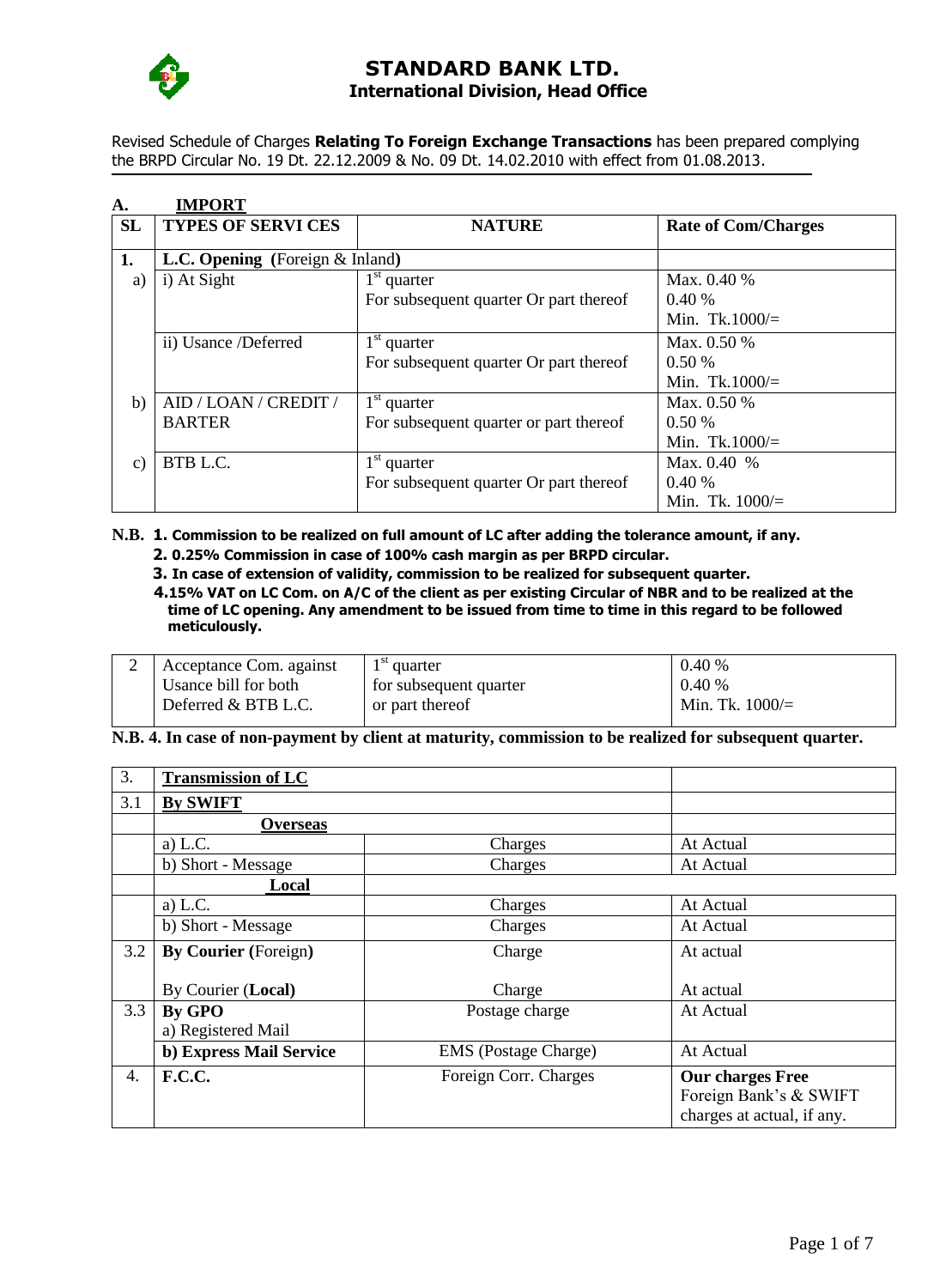

| SL                                                                                                                                                                                                                                                                                                                                                                                                        | <b>TYPES OF SERVI CES</b>                                                                                                                           | <b>NATURE</b>                 | <b>Rate of Com/Charges</b>                                                                                   |
|-----------------------------------------------------------------------------------------------------------------------------------------------------------------------------------------------------------------------------------------------------------------------------------------------------------------------------------------------------------------------------------------------------------|-----------------------------------------------------------------------------------------------------------------------------------------------------|-------------------------------|--------------------------------------------------------------------------------------------------------------|
| 5                                                                                                                                                                                                                                                                                                                                                                                                         | L.C. Amendment                                                                                                                                      |                               |                                                                                                              |
|                                                                                                                                                                                                                                                                                                                                                                                                           | a) Increase of value and<br><b>Extension of Time</b>                                                                                                | L.C. Opening Com.             | As of opening for increased amount<br>Min.-Tk.750/ $=$                                                       |
|                                                                                                                                                                                                                                                                                                                                                                                                           | b) Other than<br><b>Increase</b> of value                                                                                                           | LC Opening Com                | No fresh com. will be charged<br>Charges Tk.750/ $=$                                                         |
|                                                                                                                                                                                                                                                                                                                                                                                                           | c) Transmission                                                                                                                                     | If by SWIFT                   | At actual                                                                                                    |
|                                                                                                                                                                                                                                                                                                                                                                                                           | Foreign                                                                                                                                             | <b>By courier</b>             | At actual                                                                                                    |
|                                                                                                                                                                                                                                                                                                                                                                                                           | Local                                                                                                                                               | By courier                    | At actual                                                                                                    |
|                                                                                                                                                                                                                                                                                                                                                                                                           |                                                                                                                                                     | By GPO                        | At actual                                                                                                    |
|                                                                                                                                                                                                                                                                                                                                                                                                           |                                                                                                                                                     | <b>Express Mail Service</b>   | At actual                                                                                                    |
| 06.                                                                                                                                                                                                                                                                                                                                                                                                       | L.C. Cancellation /<br><b>Expired Un-utilized.</b>                                                                                                  | Charges/Fee                   | <b>Same</b>                                                                                                  |
|                                                                                                                                                                                                                                                                                                                                                                                                           |                                                                                                                                                     | <b>SWIFT</b>                  | At Actual                                                                                                    |
|                                                                                                                                                                                                                                                                                                                                                                                                           |                                                                                                                                                     | Courier                       | At actual                                                                                                    |
|                                                                                                                                                                                                                                                                                                                                                                                                           |                                                                                                                                                     | Postage                       | At actual                                                                                                    |
| 07(a)                                                                                                                                                                                                                                                                                                                                                                                                     | Collection<br>of<br>Credit<br>Report through Credit<br>Report Provider or Dun<br>& Bradstreet SAME Ltd                                              | Charges                       | At actual as per schedule of charges of Credit<br>Report provider. Charges of D&B SAME Ltd is<br>given below |
|                                                                                                                                                                                                                                                                                                                                                                                                           |                                                                                                                                                     | <b>D&amp;B Rate Schedule:</b> |                                                                                                              |
| <b>USD 75.00</b><br><b>USD 100.00</b><br>EUROPE/LATIN AMERICA/ AFRICA/ MIDDLE EAST [1,1,1,1,1,1]<br>. USD 125.00<br><b>USD 150.00</b><br>PLUS Foreign Bank Charges for USD 10.00 for payment of D&B charges using MT 103 (OUR) payable to<br>International Division while providing IBCA.<br>N.B.: D&B Credit Report collection charges circulated separately by our ID Circular No.ID/28/12 Dt-30.4.2012 |                                                                                                                                                     |                               |                                                                                                              |
| b)                                                                                                                                                                                                                                                                                                                                                                                                        | <b>Collection of Credit</b>                                                                                                                         | Charges                       | Foreign Bank Charges at actual                                                                               |
|                                                                                                                                                                                                                                                                                                                                                                                                           | <b>Report through Foreign</b>                                                                                                                       |                               |                                                                                                              |
|                                                                                                                                                                                                                                                                                                                                                                                                           | Correspondent                                                                                                                                       | <b>Swift Charges</b>          | At actual                                                                                                    |
| 08.                                                                                                                                                                                                                                                                                                                                                                                                       | <b>Issuance of Shipping</b><br><b>Guarantee</b> in absence of<br>original documents<br>provided full value of docs.<br>are deposited by the client. | Charges                       | Min Tk 3,000/ per instance.                                                                                  |
| 09                                                                                                                                                                                                                                                                                                                                                                                                        | Discrepancy charges<br>against Import Documents<br>(Per discrepancy)                                                                                | Charges                       | For Foreign Docs.-<br>Min-USD 70/; Max USD170.<br><b>For Local Docs.</b><br>Min USD 25/; MaxUSD150/          |
| 10                                                                                                                                                                                                                                                                                                                                                                                                        | PAD.                                                                                                                                                | Interest                      | As per lending rate fixed or to be fixed by the<br>bank from time to time                                    |
| 11. a)                                                                                                                                                                                                                                                                                                                                                                                                    | <b>LIM</b><br>Handling LIM documents.                                                                                                               | Com.                          | As per lending rate fixed or to be fixed by the<br>bank from time to time                                    |
| b)                                                                                                                                                                                                                                                                                                                                                                                                        | Interest in LIM facility.                                                                                                                           | Interest                      | As per lending rate fixed or to be fixed by the<br>bank from time to time                                    |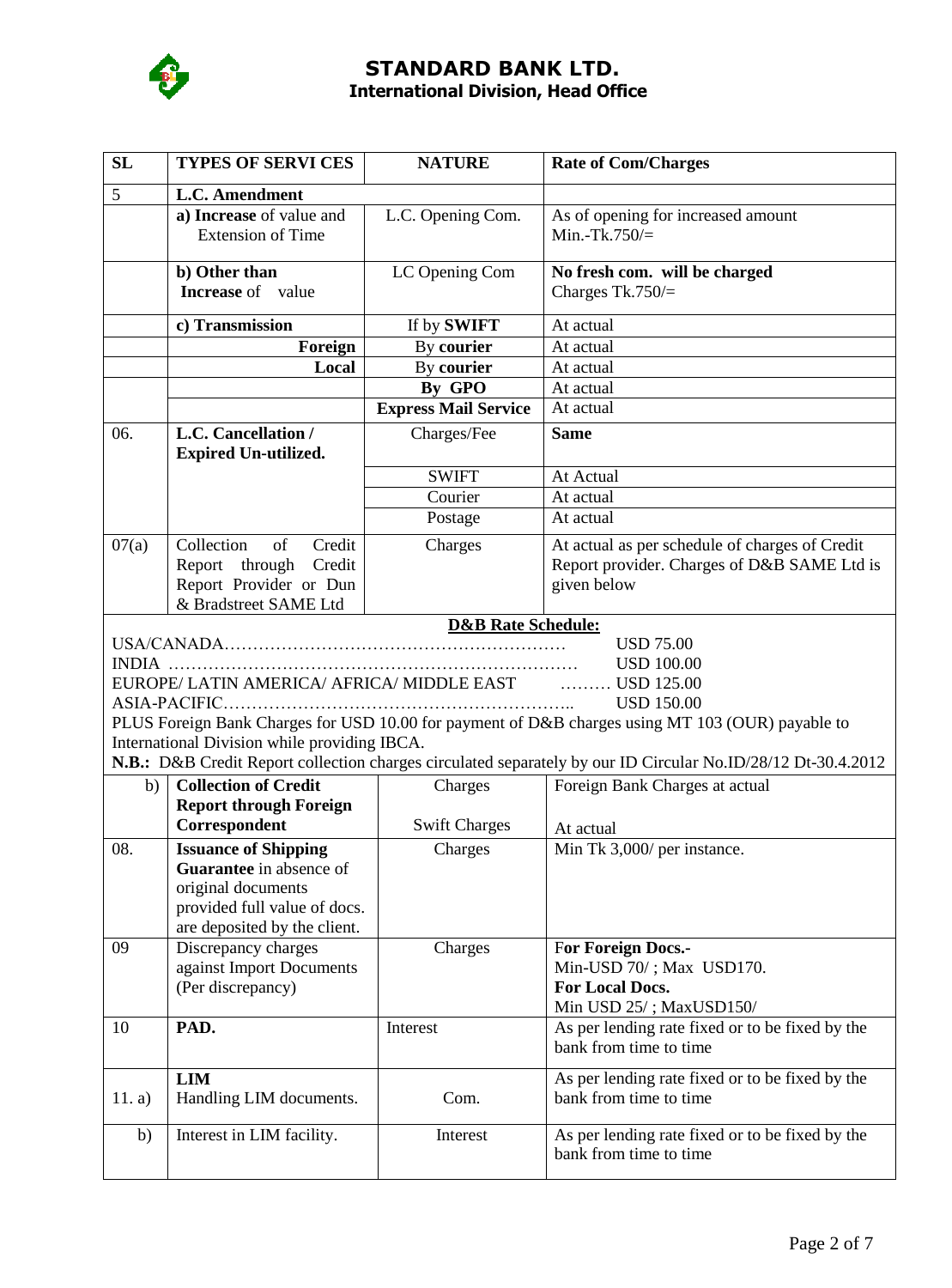

| <b>SL</b> | <b>TYPES OF SERVI CES</b>                    | <b>NATURE</b>                               | <b>Rate of Com/Charges</b>                           |  |  |  |
|-----------|----------------------------------------------|---------------------------------------------|------------------------------------------------------|--|--|--|
|           | <b>Add Confirmation:</b>                     |                                             |                                                      |  |  |  |
| 12.       | Confirmation of Foreign<br>(Export) LC by us | Conf. Charges                               | 0.20% for each Qtr.<br>$Min. - USD$ 50.00            |  |  |  |
|           |                                              | Stamp, Postage/<br>Courier/SWIFT<br>Charges | At actual                                            |  |  |  |
| 13.       | Confirmation of Local                        | Conf. charges                               | @ 0.20% for each Qtr.<br>Min Tk.2,000/ $=$           |  |  |  |
|           | LC by us                                     |                                             |                                                      |  |  |  |
|           |                                              | Stamp, Postage/                             | At actual                                            |  |  |  |
|           |                                              | Courier/SWIFT                               |                                                      |  |  |  |
|           |                                              | Charges                                     |                                                      |  |  |  |
| 14.       | Confirmation of our LC                       |                                             | Foreign Bank's confirmation charges at actual plus   |  |  |  |
|           | by foreign bank.                             | Conf. charges On                            | our bank shall realize additional 0.20% com. flat at |  |  |  |
|           | a)                                           | A/C of Applicant                            | opening or subsequent stage Min. Tk. $1,000/$ =      |  |  |  |
|           |                                              | <b>SWIFT Charges</b>                        | At actual                                            |  |  |  |
|           | b)                                           | Conf. charges On                            | 0.20% Flat                                           |  |  |  |
|           |                                              | A/C of Beneficiary                          | Min Tk. $2,000/$ =                                   |  |  |  |
|           |                                              | <b>SWIFT Charges</b>                        | At actual                                            |  |  |  |

### **N.B. 5 If cash collateral is provided by the bank for obtaining confirmation from foreign bank, importer will have to pay interest on cash collateral amount at prevailing EURO Deposit or LIBOR rate.**

### **B. EXPORT**

| 15.           | <b>Advising of Foreign</b>         | Charges | Tk.750/flat                           |
|---------------|------------------------------------|---------|---------------------------------------|
| a)            | Export L/C.                        |         | Tk.750/flat                           |
|               | Advising of its                    |         |                                       |
| b)            | amendment                          |         |                                       |
| $\mathbf{c})$ | Advising of Local Export           | Charges | Tk.750/flat                           |
| $\rm d)$      | $L/C.$ and                         |         |                                       |
|               | its amendment.                     |         | Tk.750/flat                           |
| 16.           | <b>Transfer of Overseas LC</b>     |         |                                       |
| a)            | For our Client                     | Charges | Tk.750/ plus SWIFT charges at actual  |
|               | Non Client                         | Charges | Tk.750/ plus SWIFT charges at actual  |
| b)            | <b>Transfer of amendment</b>       |         |                                       |
|               | For our Client                     | Charges | Tk.750/ plus SWIFT charges at actual  |
|               | Non Client                         | Charges | Tk.750/ plus SWIFT charges at actual  |
|               | <b>Cancellation of Transfer of</b> | Charges | As above under S1.16                  |
| 17.           | <b>Overseas LC</b>                 |         |                                       |
| 18.a)         | <b>Transfer of Local LC</b>        |         |                                       |
|               | For our Client                     | Charges | Tk.750/ plus SWIFT, postage at actual |
|               | Non Client                         | Charges | Tk.750/ plus SWIFT, postage at actual |
| b)            | <b>Transfer of amendment</b>       |         |                                       |
|               | For our Client                     | Charges | Tk.750/ plus SWIFT, postage at actual |
|               | Non Client                         | Charges | Tk.750/ plus SWIFT, postage at actual |
|               |                                    |         |                                       |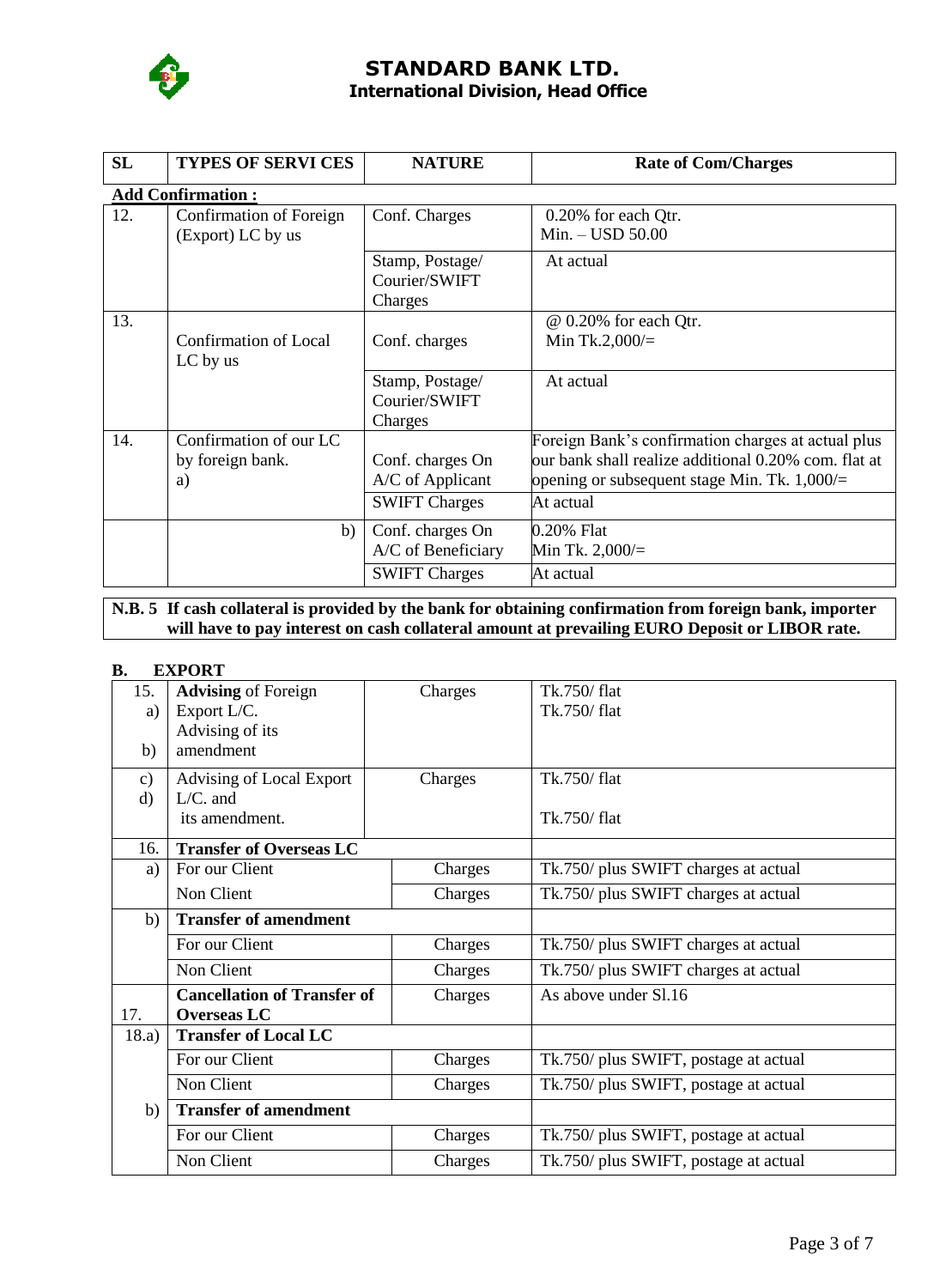

| SL.  | <b>TYPES OF SERVI CES</b>                              | <b>NATURE</b>    | <b>Rate of Com/Charges</b>                                                                        |
|------|--------------------------------------------------------|------------------|---------------------------------------------------------------------------------------------------|
| 19.  | Cancellation of Transfer of Local<br>LC                | Charges          | As above under S1.18                                                                              |
| 20.1 | Negotiation of (Sight/Usance)<br>Export bill<br>(FDBP) | Charges/<br>Com. | $Tk.500/=(in case of Exchange Gain)$ plus<br>Courier/SWIFT & other charges if any at actual.      |
| 20.2 |                                                        |                  | 0.15% (in case of no exchange gain)<br>plus Courier/SWIFT & other charges if any at<br>actual.al. |

**N.B. 6:** On realisation, Branch Exchange Gain will be as follows**:** Dr. HO @TT Clean Cr. Party's A/C @ O.D. Sight (prevailing on the day of purchase) and Dr. Party's A/C for the intt. of FDBP, if any. OD Sight Rate to be applied for Sight Bill and Usance Rate for Usance Bill

| 21  | Processing of Export documents<br>(Sight/Usance) under collection<br>(FDBC) | Com./ Charges         | 0.15 % Plus other charges if any at<br>actual.                                    |
|-----|-----------------------------------------------------------------------------|-----------------------|-----------------------------------------------------------------------------------|
|     |                                                                             | Courier/SWIFT charges | At actual                                                                         |
| 22. | Negotiation of Export bill in local<br>currency (LDBP)                      | Charges/Com.          | Tk.600/ $=$ + intt. for the period the bill<br>remain outstanding as per circular |

| 23. | Discounting of documents drawn   | Com.             | Tk.600/= per bill & rate of intt. to apply |
|-----|----------------------------------|------------------|--------------------------------------------|
|     | on local bank & payment received |                  | for the amount remain outstanding as       |
|     | in local currency on maturity    |                  | per circular                               |
|     |                                  | Postage /Courier | At actual                                  |

**N.B.7 Instruction issued or to be issued from time to time by the NBR/Tax Commissionerate regarding realization of Source Tax on realized value against export to be followed.**

### **C. BANK GUARANTEE**

| 24.          | <b>FOREIGN</b>                    |                |                                                  |
|--------------|-----------------------------------|----------------|--------------------------------------------------|
| a)           | Advising of guarantee to the      | Charges        | Tk. $2000/=$                                     |
|              | beneficiary in original without   |                |                                                  |
|              | any engagement on our part.       |                |                                                  |
| $\mathbf{b}$ | Advising of guarantee in original | Com./charges   | $0.60\%$ per quarter                             |
|              | by adding our confirmation with   |                | or part thereof.                                 |
|              | full engagement on our part.      |                | Min. Tk $2000/=\pm \cos t$ of stamp, Tax, SWIFT  |
|              |                                   |                | etc. if any                                      |
| $\bf c)$     | Issuance of guarantee in original | Com./charges   | $0.50\%$ per quarter                             |
|              | by adding our confirmation        |                | or part thereof.                                 |
|              | against 100 % counter guarantee   |                | Min. Tk2000/ $=$ + cost of stamp, Tax, SWIFT     |
|              | of foreign correspondents         |                | etc. if any                                      |
|              | (If charges are on bene. $A/C$ .) |                |                                                  |
| d)           | Issuance of guarantee with our    | Com. / charges | 0.60 % per quarter or part thereof.              |
|              | full engagement on A/C of our     |                | Min. Tk2000/ $=$ + cost of stamp, Tax, SWIFT     |
|              | client                            |                | etc. if any                                      |
|              |                                   |                |                                                  |
| e)           | Issuance of bid / performance     | Com.           | 0.50 % per quarter or part thereof .Min.         |
|              | bond / counter guarantee against  |                | Tk.1500/ $=$ + cost of stamp, Tax, SWIFT etc. if |
|              | foreign bank guarantee. (If       |                | any                                              |
|              | charges are on bene. A/C.)        |                |                                                  |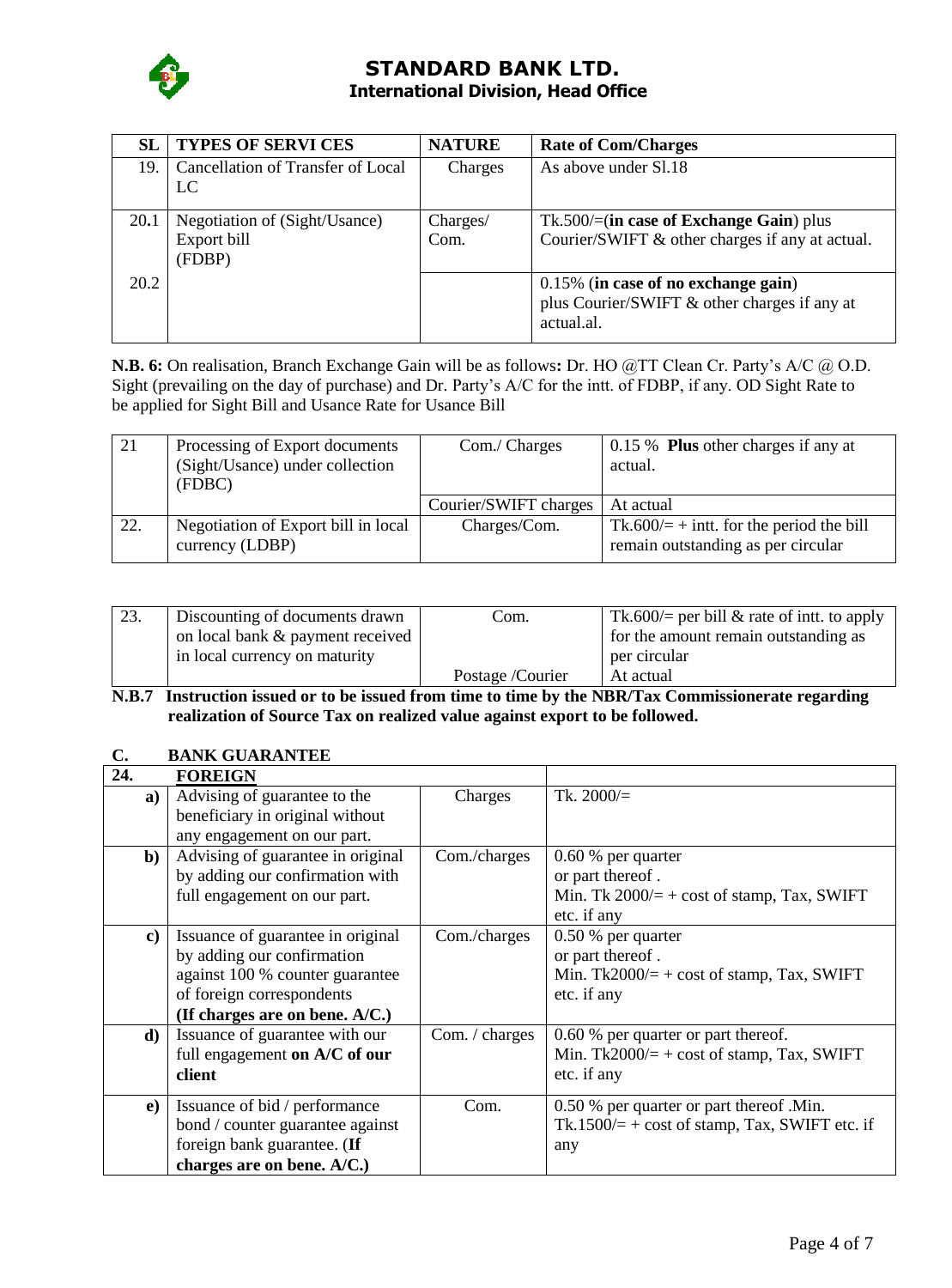

| <b>SL</b> | <b>TYPES OF SERVI CES</b>                                                                            | <b>NATURE</b> | <b>Rate of Com/Charges</b>                                                                                |
|-----------|------------------------------------------------------------------------------------------------------|---------------|-----------------------------------------------------------------------------------------------------------|
| D.        | <b>FOREIGN REMITTANCE (INWARD)</b>                                                                   |               |                                                                                                           |
| 25. a)    | Purchase of FDD, Cheques, T.C.<br>drawn abroad. (FBP)<br>(O.D.Transfer buying rate to be<br>applied) | Com./ charges | $Tk.0.25\%$ per USD<br>Tk.0.30% per $GBP$ + exchange earnings .(In all<br>other currency at per with USD) |
|           |                                                                                                      | Courier/SWIFT | At actual                                                                                                 |

**N.B. 8:** On realisation, Branch exchange gain will be: Dr.HO @ TT clean rate Cr. FBP @OD Transfer rate (prevailing on the day of purchase).

FDBP TO BE CREATED FOR OUR TESTED CLIENTS ONLY WITH OBTAINING INDEMNITY.

| b)      | Payment of any foreign taka    | Com.            | Free                                      |
|---------|--------------------------------|-----------------|-------------------------------------------|
|         | draft which are drawn on our   |                 |                                           |
|         | bank                           |                 |                                           |
| c)      | Encashment of any foreign T.T. | Com.            | Free                                      |
|         | in Taka. at our counter        |                 |                                           |
| $\rm d$ | Encashment of F.C.Draft / M.T. | Handling charge | Foreign Bank/SWIFT charges at actual plus |
|         |                                |                 | service charge Tk.300/                    |
| e)      | Issuance of FC Draft under     | Com/            | Free                                      |
|         | remtt. arrangement drawn on    | Charges         |                                           |
|         | <b>Bangladesh Bank</b>         |                 |                                           |
| f)      | Issuance of FC Draft drawn on  | Com/            | USD $10/$ = flat plus VAT if any          |
|         | <b>Bangladesh Bank</b>         | Charges         |                                           |
| g)      | Purchase of FC Cash            | Com/            | As per daily Exch. Rate Circular          |
|         |                                | Charges         |                                           |

### **E. COLLECTION**

| 26. a)        | Collection of clean item(FBC)                                                                                                                            | Charges                                                               | 0.15% Min. Tk. 500/                                                     |
|---------------|----------------------------------------------------------------------------------------------------------------------------------------------------------|-----------------------------------------------------------------------|-------------------------------------------------------------------------|
|               | (e.g., FDD / TC / Cheque)                                                                                                                                |                                                                       | Tk. 1000/ for outstation branches.                                      |
|               |                                                                                                                                                          | Postage/Courier,<br><b>SWIFT &amp; Foreign</b><br>Bank charges if any | At actual                                                               |
| b)            | For Documentary Bills for                                                                                                                                | Charges/                                                              | 0.15%                                                                   |
|               | Collection without LC (FDBC)                                                                                                                             | Com.                                                                  | Min Tk 500                                                              |
|               |                                                                                                                                                          |                                                                       | Plus postage & SWIFT charge if any at actual.                           |
| $\mathbf{c})$ | For documentary bills for                                                                                                                                | Charge/Com.                                                           | 0.15 % Min Tk 500                                                       |
|               | collection (Under all type of<br>L.C. (FDBC)                                                                                                             |                                                                       | Plus postage & SWIFT charge if any at actual.                           |
| d)            | For Inward Documents bills for<br>collection Under Grant<br>(without L.C)                                                                                | Com.                                                                  | 0.25%<br>Min. Tk. 2000<br>Plus postage & SWIFT charge if any at actual. |
| e)            | For Inward documentary bills                                                                                                                             | Com.                                                                  | 0.15%                                                                   |
|               | for collection (Under all type of                                                                                                                        |                                                                       | Min. Tk. 2000                                                           |
|               | L.C.                                                                                                                                                     |                                                                       | Plus postage & SWIFT charge if any at actual.                           |
| f)            | Collection of proceeds of any<br>F.C. draft from local Bank<br>which are not primarily<br>collected through clearing or<br>not drawn on Bangladesh Bank. | Charges.                                                              | Tk. $500/$ per instrument.                                              |

**N.B. 9: Collection of Draft will be with recourse basis for our tested clients only.**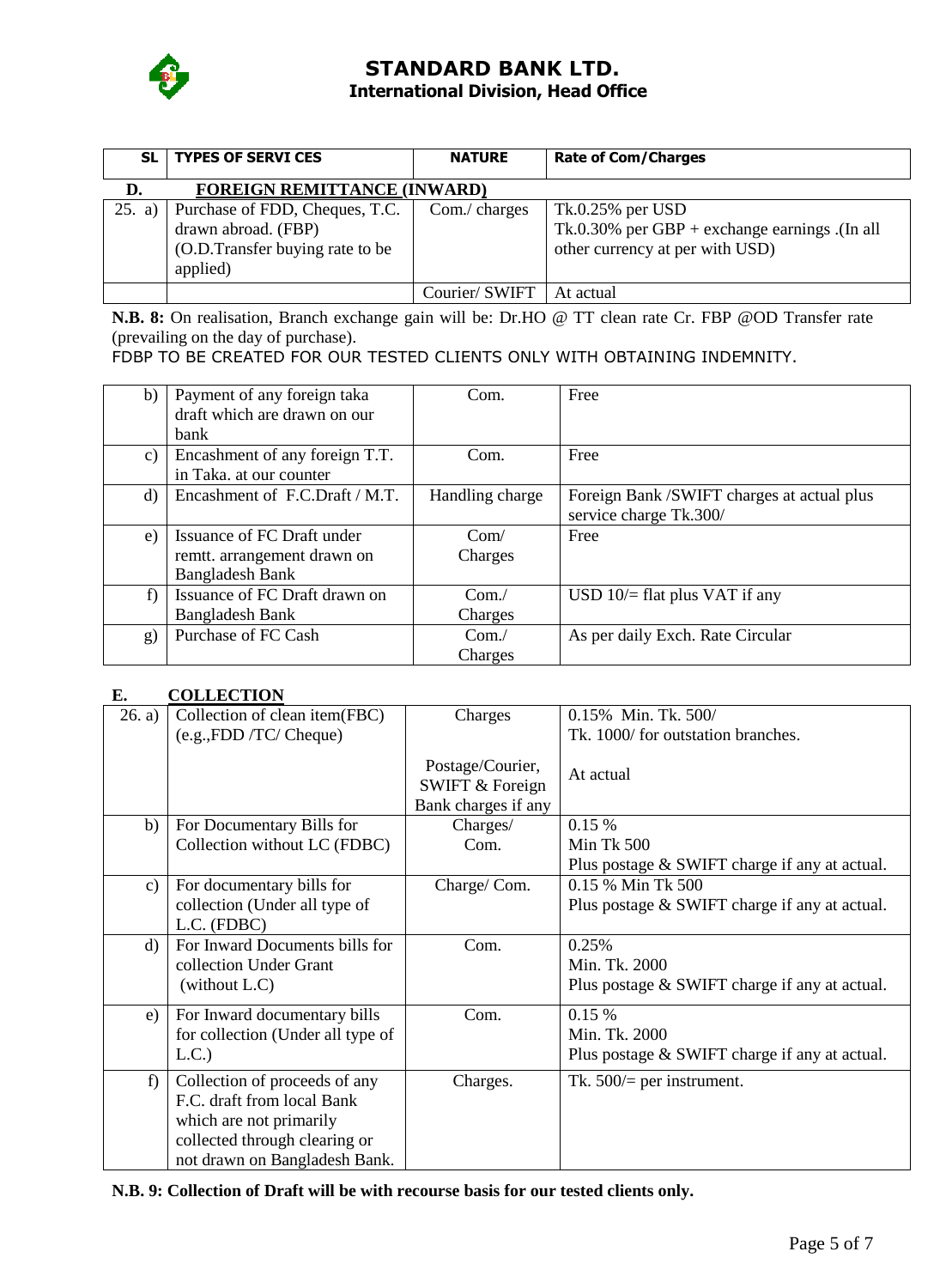

| <b>SL</b>            | <b>TYPES OF SERVI CES</b>      | <b>NATURE</b>        | <b>Rate of Com/Charges</b>                    |  |  |  |  |
|----------------------|--------------------------------|----------------------|-----------------------------------------------|--|--|--|--|
| <b>OUTWARD</b><br>F. |                                |                      |                                               |  |  |  |  |
| Sl.27.               | Issuance of                    | Com. & charges       | Tk. $350/$ =                                  |  |  |  |  |
| a)                   | i) Cash FCY and endorsement    |                      |                                               |  |  |  |  |
|                      | in passport                    |                      |                                               |  |  |  |  |
| b)                   | Issuance of FDD on our foreign | Commission           | i) $$10/$ or eqv. BDT for DD up to $$2000$    |  |  |  |  |
|                      | correspondent                  |                      | ii) \$15/ or eqv. BDT for DD \$2000 to \$5000 |  |  |  |  |
|                      | (followed by MT110)            |                      | iii) \$25/or eqv. BDT for DD \$5001 to 10,000 |  |  |  |  |
|                      |                                |                      | iv) \$40/ or eqv. BDT for DD above \$10,000   |  |  |  |  |
|                      |                                | SWIFT charge         | At Actual                                     |  |  |  |  |
| c)                   | Issuance of FDD drawn on       | Commission and       | i) $$25/$ for DD up to $$5000$                |  |  |  |  |
|                      | Bangladesh Bank for payment    | Charges              | ii) \$50/ for DD \$5,001 to \$10,000          |  |  |  |  |
|                      | against L/C,                   |                      | iii)\$100/or DD \$10,001 to 30,000            |  |  |  |  |
|                      |                                |                      | iv) \$130/or DD \$30,001 to 75,000            |  |  |  |  |
|                      |                                |                      | v) $$150$ for DD above $$75,000$              |  |  |  |  |
| d)                   | Stop Payment of DD             | Charges              | Foreign Bank Charges at actual.+ Our          |  |  |  |  |
|                      | (MT 111)                       |                      | chargesTk.500                                 |  |  |  |  |
|                      |                                |                      |                                               |  |  |  |  |
|                      |                                | Swift                | Swift charges at actual.                      |  |  |  |  |
| e)                   | Activation/withdrawal of Stop  | Charges              | Foreign Bank Charges at actual.+ Our          |  |  |  |  |
|                      | payment for DD<br>(MT112)      | Swift                | chargesTk.500                                 |  |  |  |  |
|                      |                                |                      | Swift charges at actual.                      |  |  |  |  |
| f)                   | <b>Cancellation of FDD</b>     | Commission           | Tk.500 $/=$ per DD                            |  |  |  |  |
|                      | (MT192)                        |                      |                                               |  |  |  |  |
|                      |                                | SWIFT charge         | At actual                                     |  |  |  |  |
| g)                   | Issuance of T.T./EFT (F.C.)    | Commission           | 0.40%<br>Min Tk. 1000.00 per TT.              |  |  |  |  |
|                      | through foreign correspondents |                      |                                               |  |  |  |  |
|                      | (MT 103)                       | <b>SWIFT</b> charges | At actual for MT103                           |  |  |  |  |
| h)                   | Stop Payment of TT             | Charges              | Foreign Bank Charges at actual.+ Our          |  |  |  |  |
|                      | (MT 111)                       |                      | chargesTk.500                                 |  |  |  |  |
|                      |                                |                      |                                               |  |  |  |  |
|                      |                                | Swift                | Swift charges at actual.                      |  |  |  |  |
| $\mathbf{i}$         | Activation/withdrawal of Stop  | Charges              | Foreign Bank Charges at actual.+ Our          |  |  |  |  |
|                      | payment of TT                  |                      | chargesTk.500                                 |  |  |  |  |
|                      | (MT112)                        | Swift                | Swift charges at actual.                      |  |  |  |  |
| j)                   | Cancellation of TT             | Charges              | Tk. 1,000/- plus foreign Bank charges at      |  |  |  |  |
|                      | MT 192                         |                      | actual                                        |  |  |  |  |
|                      |                                | Swift                | Swift charges at actual                       |  |  |  |  |